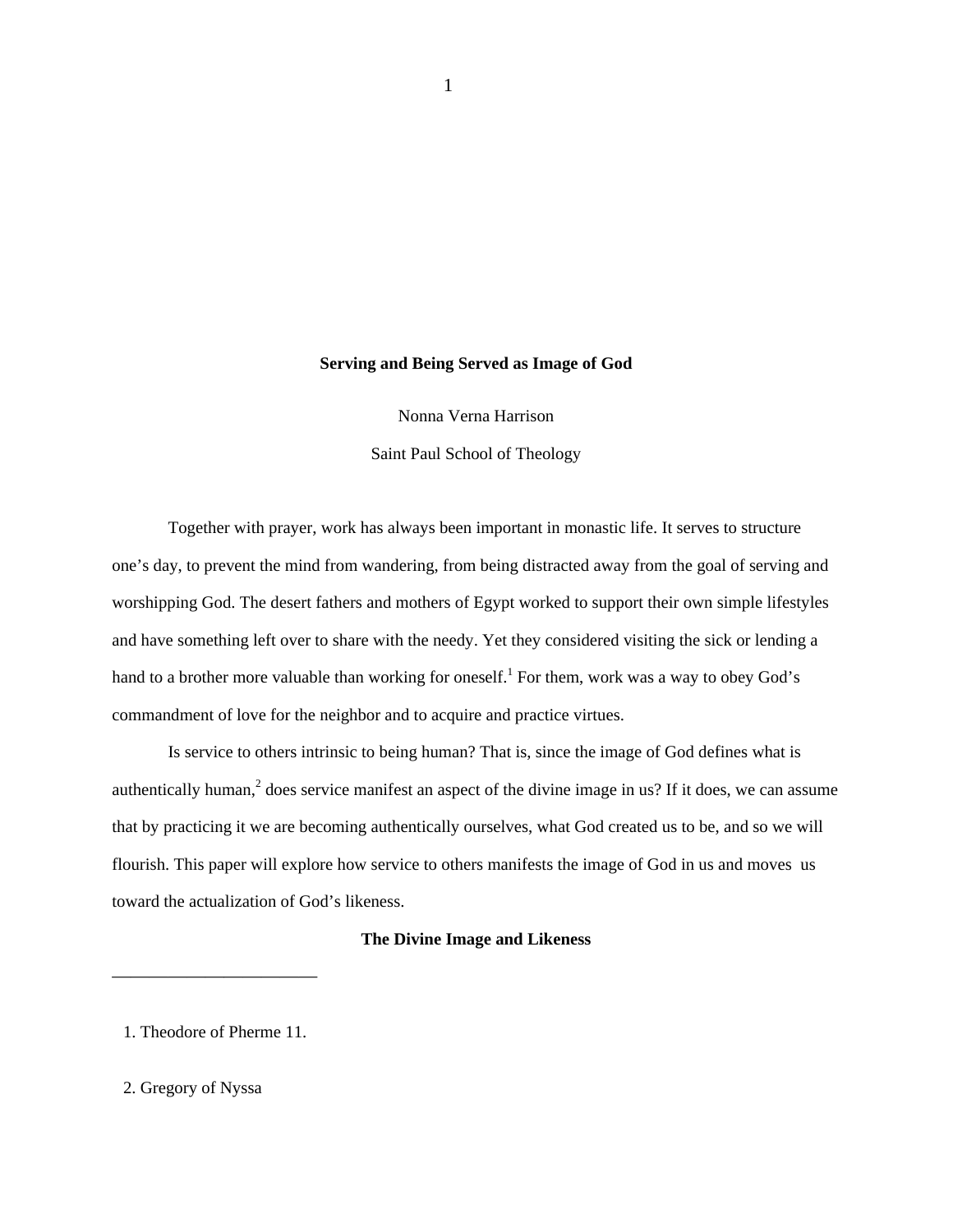Throughout the ages Christians have believed that the image of God in which we are created (Gwen 1:26) is at the core of who we are and defines us as human. Theologians and spiritual writers have found the divine image in many different aspects of what we are, what we can and should do, and what we are called to become. These aspects include freedom, spiritual perception, connectedness to God, virtues, royal dignity, a vital connection to the natural world, reason, creativity, personal uniqueness, community, mystery, and life. The divine image is present not only in one or two of these aspects of human identity but in all of them. They are many facets of the splendid jewel that each human person can become. God invites us to remove the dirt hiding these facets and polish them until they shine with the beauty God bestows on each of us.

Our Creator has shared with us many gifts and powers so we can share in God's creative work and collaborate in furthering God's loving purposes for the world. Yet our human gifts and powers are often distorted and misused when we separate ourselves from God and pursue goals that conflict with the harmony and flourishing of our neighbors, ourselves and the whole of creation. The misuse of gifts God has given us in the divine image has had devastating consequences. However, the resulting damage does not express our authentic human nature. It reflects the ways that wrong choices by ourselves, others, and society as a whole have buried, wounded, or distorted our true nature. Nevertheless, the image of God remains present in us as a foundation and a potential that awaits our discovery and can transform our lives.

Early Christian reflection on the image of God shows what we have always been, what we can and should do now, and what we are called to become in the future. Some features of the divine image are already given to us at our creation, such as rationality, freedom and the capacity for growth in virtue and communion with God. By free collaboration with divine grace, we are called to grow little by little throughout our lifetime into others such as the practice of virtue, spiritual perception, and loving communion with God. Yet we hope for perfection in virtue, immortality, eternal growth in communion with God, and fuller participation in divine life as gifts that will be actualized only in the age to come. Life according to God's image thus combines a stable foundation with a dynamic movement that begins here and now but will continue beyond this life. As human beings we are called to an unending process of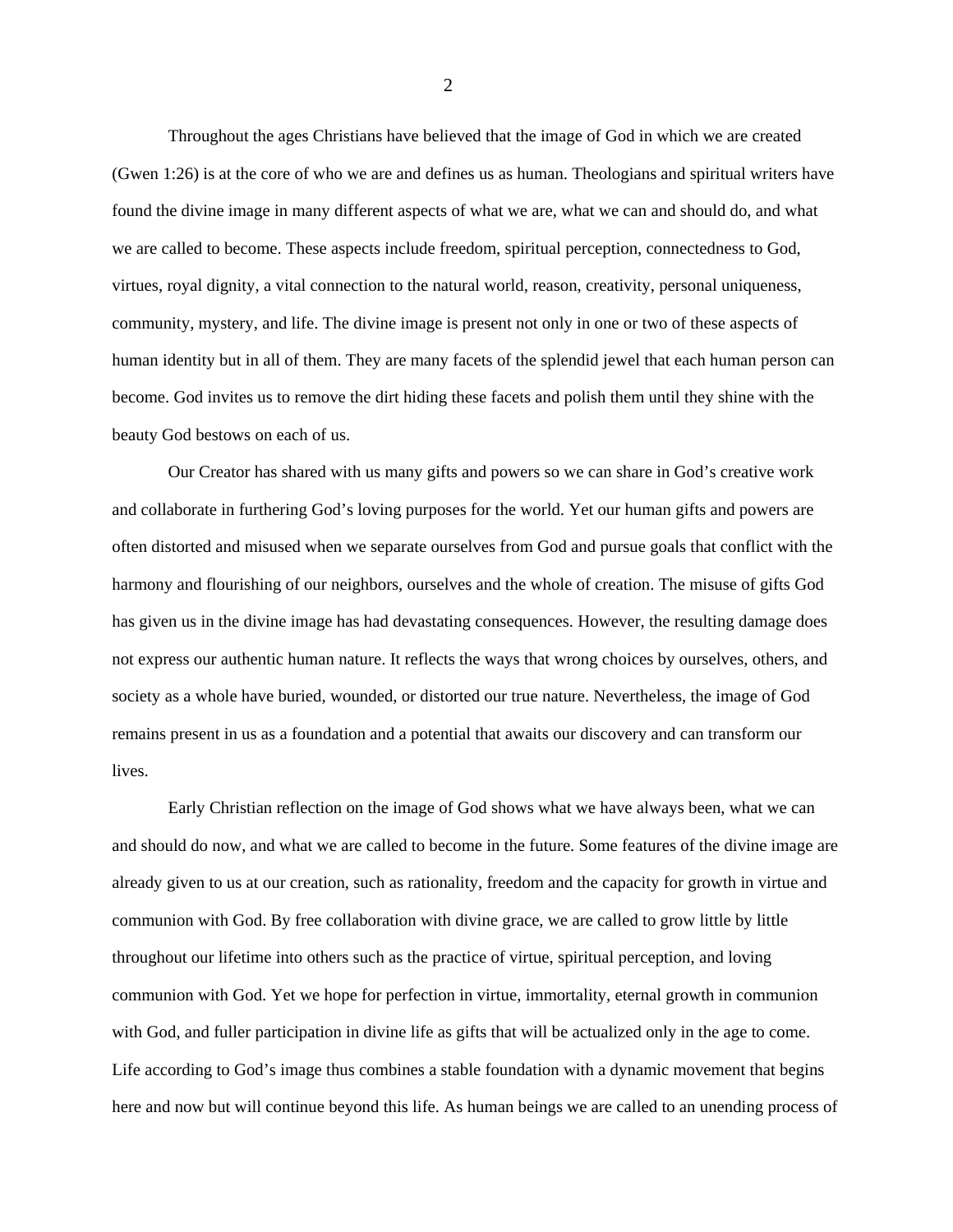becoming more and more like God, especially by sharing God's character and God's love. Some early Christian and eastern Christian theologians have described this process in terms of a distinction between the divine image and the divine likeness in Gen 1:26. The "image" names the stable foundation in human nature that provides the potential for growth in likeness to God, communion with God, and collaboration in God's creative and loving activities. The dynamic movement into greater and greater actualization of this potential is called the divine "likeness." This distinction is a helpful shorthand, though not all eastern theologians use i.

### **Christ and the Image of God**

The New Testament includes Christ in the theology of the divine image and likeness, thus encouraging reflection on relationships among God, Christ, and humankind. In 2 Cor 4:4, St. Paul speaks of "Christ, who is the likeness of God." Col 1:15 says of Christ, "He is the image of the invisible God," and Heb 1:5 adds, "He reflects the glory of God, and bears the very stamp of his hypostasis."<sup>3</sup> It follows that the Son's person is the image of the Father's person. Indeed, this is a perfect image, since Father and Son are consubstantial, equal, and thus alike, except in the distinctive features each bears such as begetting and being begotten. So Christ is the image of God *par excellence*. Other human beings, by contrast, are obviously less than the Father and unlike him in various ways, so the image of God in humanity must be imperfect. Early Christian theologians coined the term *to kat'eikona*, "that which is according to the image," to name those aspects of humanity that manifest the divine image and are thus the core and definition of what it is to be human. This paper will follow the modern shorthand and speak of "the image of God" in the human person, but would ask the reader to bear in mind the differences between Christ and all other humans. Christ *is* the Image, while we are made *according to* the image; the difference between Christ and all other humans is thus qualitative, not merely quantitative.

When Colossians and Hebrews speak of Christ as the divine image, they also speak of him as Creator. Thus, from the beginning he is the link between the Father and humankind and the source from

———————————

<sup>3.</sup> Here I have modified the RSV according to the Greek text.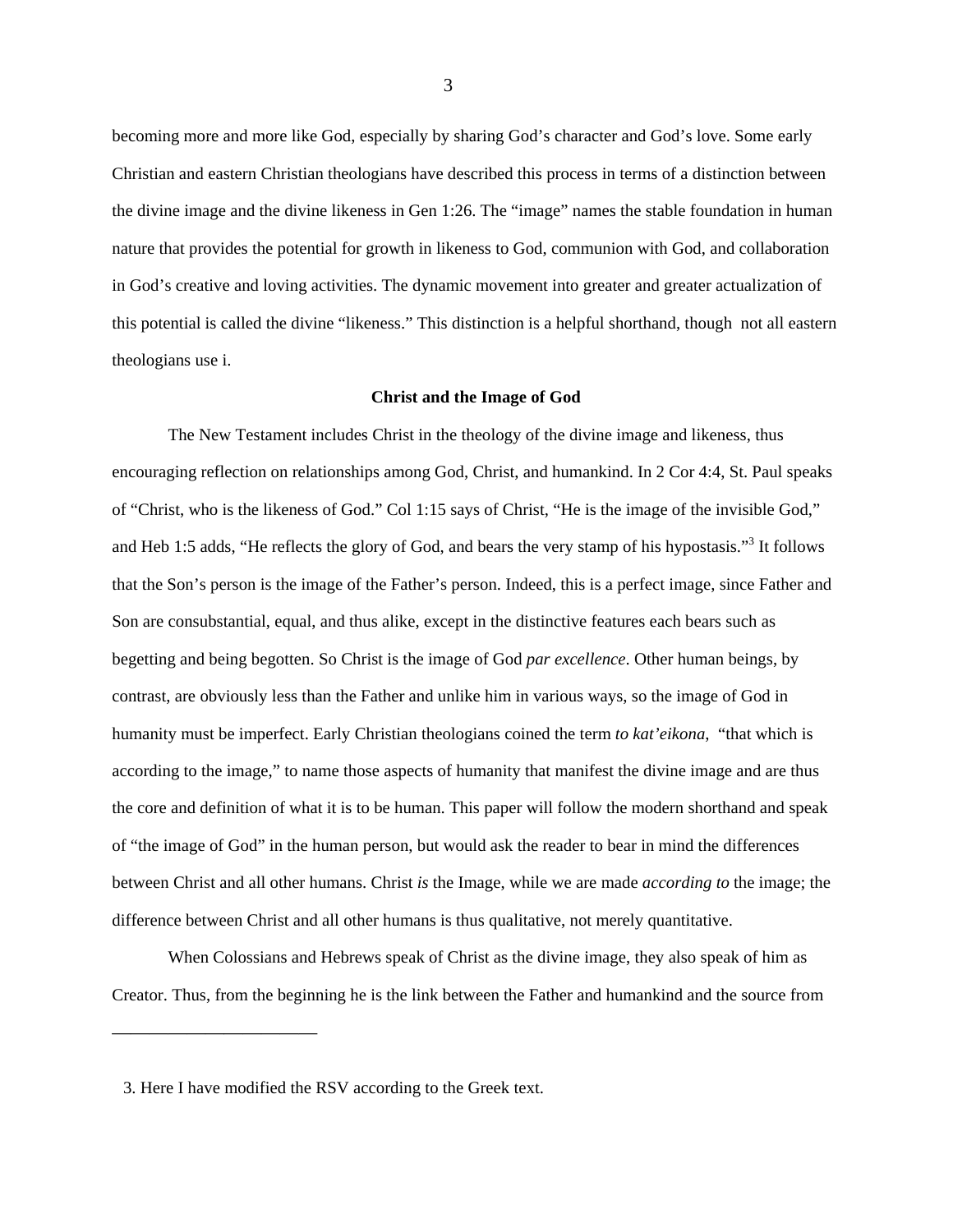whom the image of God in humans is derived. St. Irenaeus speaks of God the Father, who is above time, looking to Christ incarnate as the model when first creating humankind.<sup>4</sup> St. Athanasius says that Christ is like an artist painting God's image in the human person, yet is also the model sitting for the portrait.<sup>5</sup> For humans, the divine image is first of all a direct link at the very core of their being with Christ, and through him with God the Father. So, through prayer, and by the Holy Spirit, we can find Christ in our own hearts. So also we can receive from him, whom we can reach from within our own selves, moral excellence and eternal life, and thus come to bear the divine likeness.

#### **The Image of God and Service**

By acts of service, enabled by the divine image in which we are made, we can acquire more and more of the divine likeness. Virtues such as wisdom, justice, and love are originally divine attributes, and we come to share in them by grace. Virtues such as these are at the core of the divine likeness. God is continually at work creating and sstaining everything in the world. Jesus Christ, following his Father, works also when incarnate as a human being. He teaches, heals, loves, and restores the people around him. So like him, we also are called to serve. By imitating out Lord, with his help we hope to become like him.

Virtues develop as we use them over time, and one of the primary ways we can use them is service. There are many inspiring stories of people who have turned from crime or self-destruction and become leaders in loving, creative service to God and neighbor. Because we bear the image of God, we are all capable of virtue, and in principle all are called to be saints. The real question, though, is how such positive transformation can become possible and be sustained despite a lifetime of obstacles and challenges. Can ordinary human beings like us, beset by countless problems and weaknesses, follow the paths trod by the saints and heroes we have known in our families and communities, and whose

———————————

<sup>4.</sup> *Against Heresies*, 3.22.3.

<sup>5.</sup> *On the Incarnation*, 14.1-2.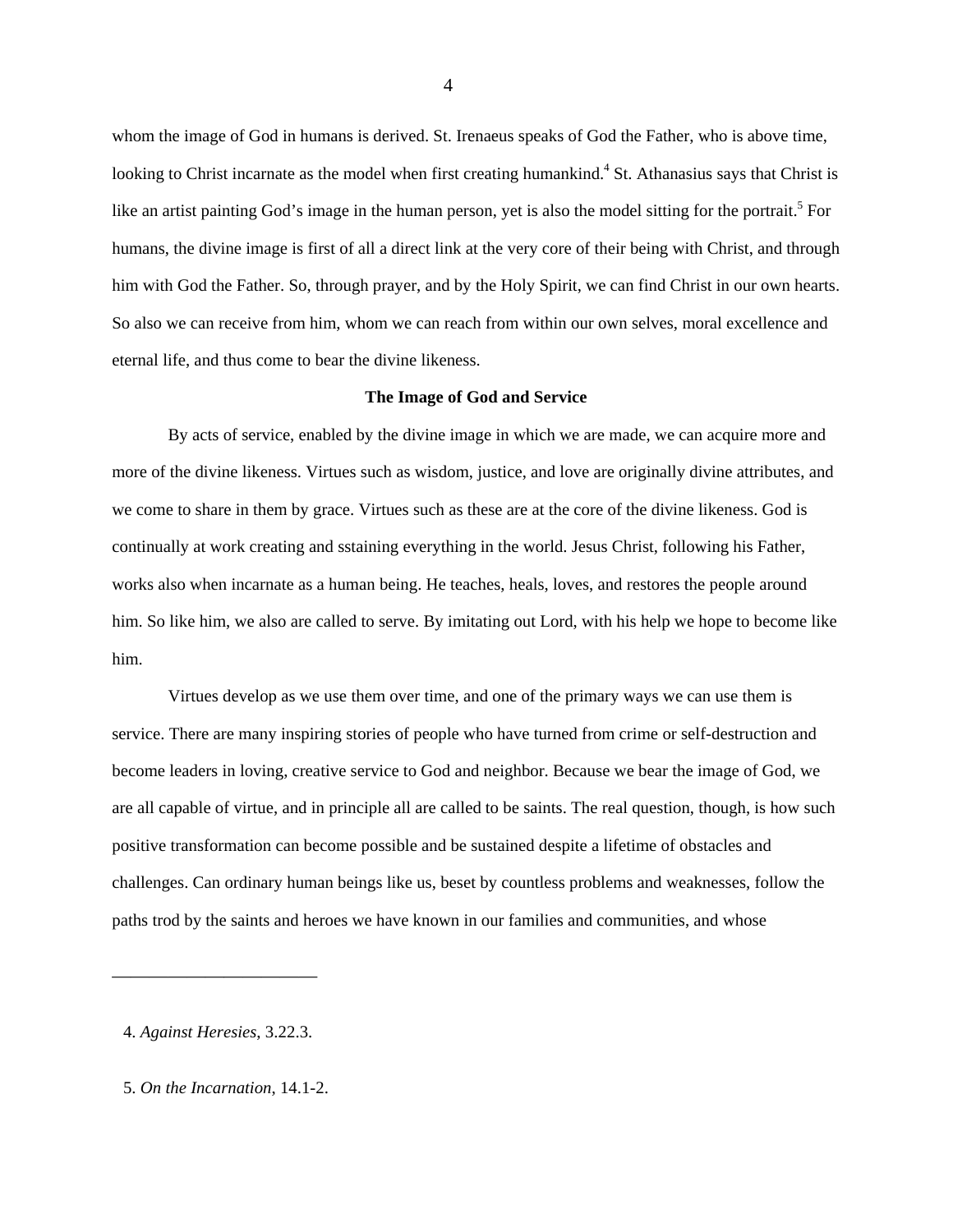testimonies and examples have illumined humankind throughout history? Early Christians believed that even if we can only walk the paths of virtue for a short distance, this can make a tremendous difference in our own lives and the lives of others around us. Small acts of kindness, truthfulness, and justice, repeated over time, can have an enormous cumulative effect. The ancient mothers and fathers of the desert learned from experience how reverence for God and deep respect for neighbor and self can and must be enacted within the ordinary and messy details of daily life. With disciplined effort and continual help from God, genuine virtues like perseverance, moderation and generosity can truly be learned and put into practice, one moment at a time.

The royal dignity and authority of Adam and Eve were also central to the divine image (Gen 1:26). Although they lost these gifts, at least in part, through sin, and misuse their authority in destructive ways, Christ has fulfilled the human vocation to serve the created world as prophet, priest and king. By joining our will and our actions to his, we can share in this vocation, which is also originally ours as image of God.

Different people may be called to a different kinds of prophetic, royal, and priestly service. (1) Our neighbors, who are endowed with the dignity of God's image, may need our service because they are poor, oppressed, ill, or homeless.<sup>6</sup> To give them food, clothing, or shelter, to visit and care for them when sick or in prison, is to honor Christ with these gifts, for in their poverty they share his image. Their benefactors, too, like the bountiful Creator, share his image.<sup>7</sup> The true king watches over his people so as to love, serve and care for his them.

(2) Like the ancient prophets, we may be called to speak the truth and advocate for justice on behalf of our neighbors, or on behalf of the earth and its ecosystems.

6. Gregory of Nyssa

———————————

7. Gregory of Nazianzus, Or. 14.

 $\overline{5}$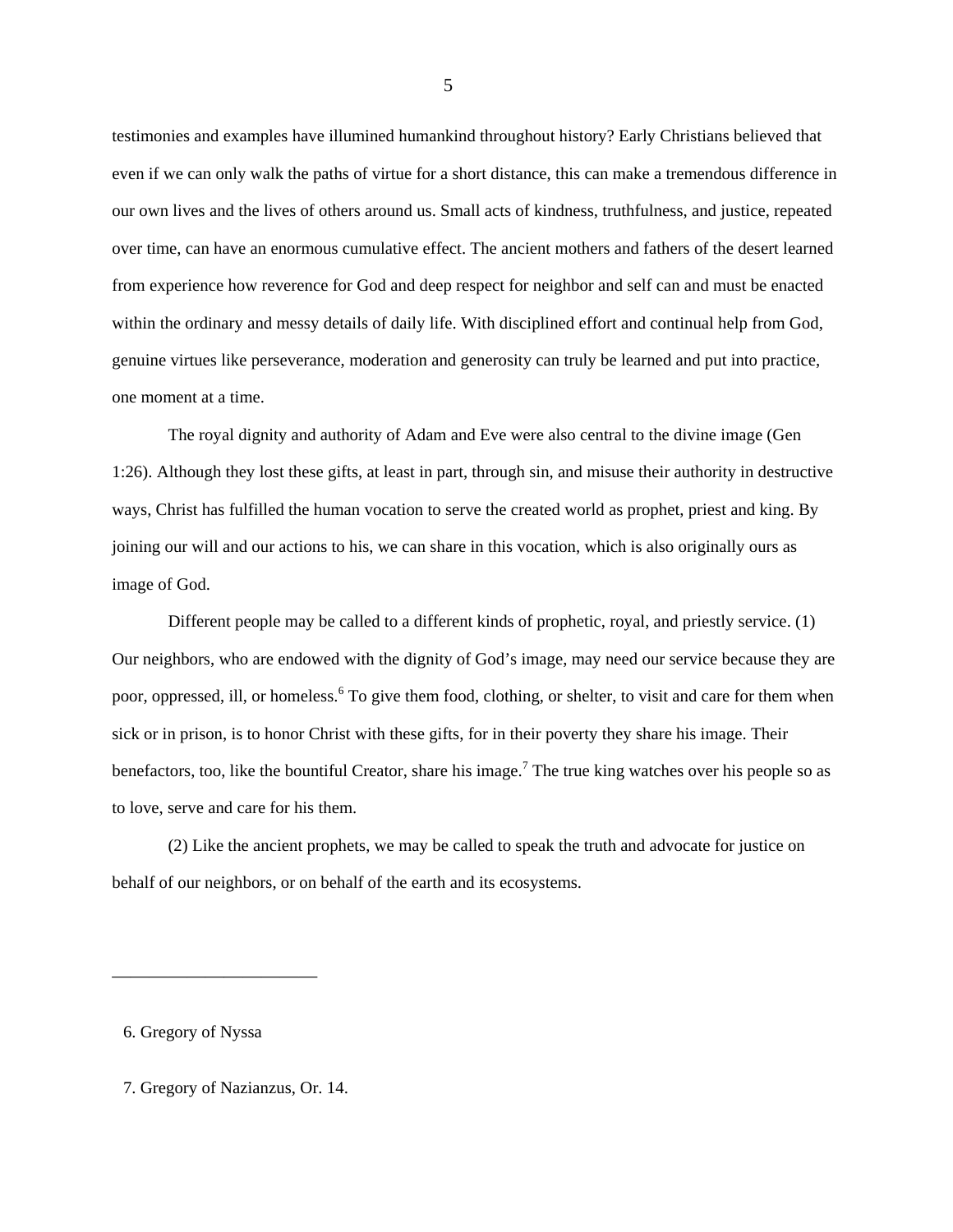(3) As human beings, we are connected with every part of the created world. Our souls participate in the world of the angels, and our bodies in the world of animals and the substance of the earth. So we are called to a priestly ministry of uniting all of creation together, within ourselves and all around us, and offering everything to God. Likewise, we are called to bestow God's blessing on the creation around us. We are thus mediators between God and the world. This ministry is accomplished through prayer and through our presence, and it can become manifest in the character of all the work we do.

(4) Part of our royal task is attentively watching the world around us and working to mend what is broken, strengthen what is weak, and heal what is ailing. For example, scientists and naturalists saved a magnificent giant bird, the California condor, from extinction. They studied the birds' environment and the hazards they faced, placed all remaining specimens in zoos, bred them, returned them to the wild, and continue to watch them lest hazards trap them again. $8$ 

(5) The artist, too, who works to reveal God's beauty in the created world, is acting in accordance with God's creative activity. The iconographer is a prime example of this.

# **Is Service Really at the Core of Human Identity?**

It seems that to be human is to serve, to give oneself to God and to others. Gregory of Nazianzus summarized this beautifully in his first sermon.

Let us make an offering to the one who died and rose again for us. Perhaps you think I am speaking of gold or silver or tapestries or transparent precious stones, earthly matter that is in flux and remains below, of which the greater part always belongs to evil people and slaves of things below and of the ruler of this world.<sup>9</sup> Let us offer our own selves, the possession most precious to

9. Jn 14:30.

———————————

<sup>8.</sup> John Nielsen, *Condor, To the Brink and Back: the Life and Times of One Giant Bird* (New York: Harper, 2006).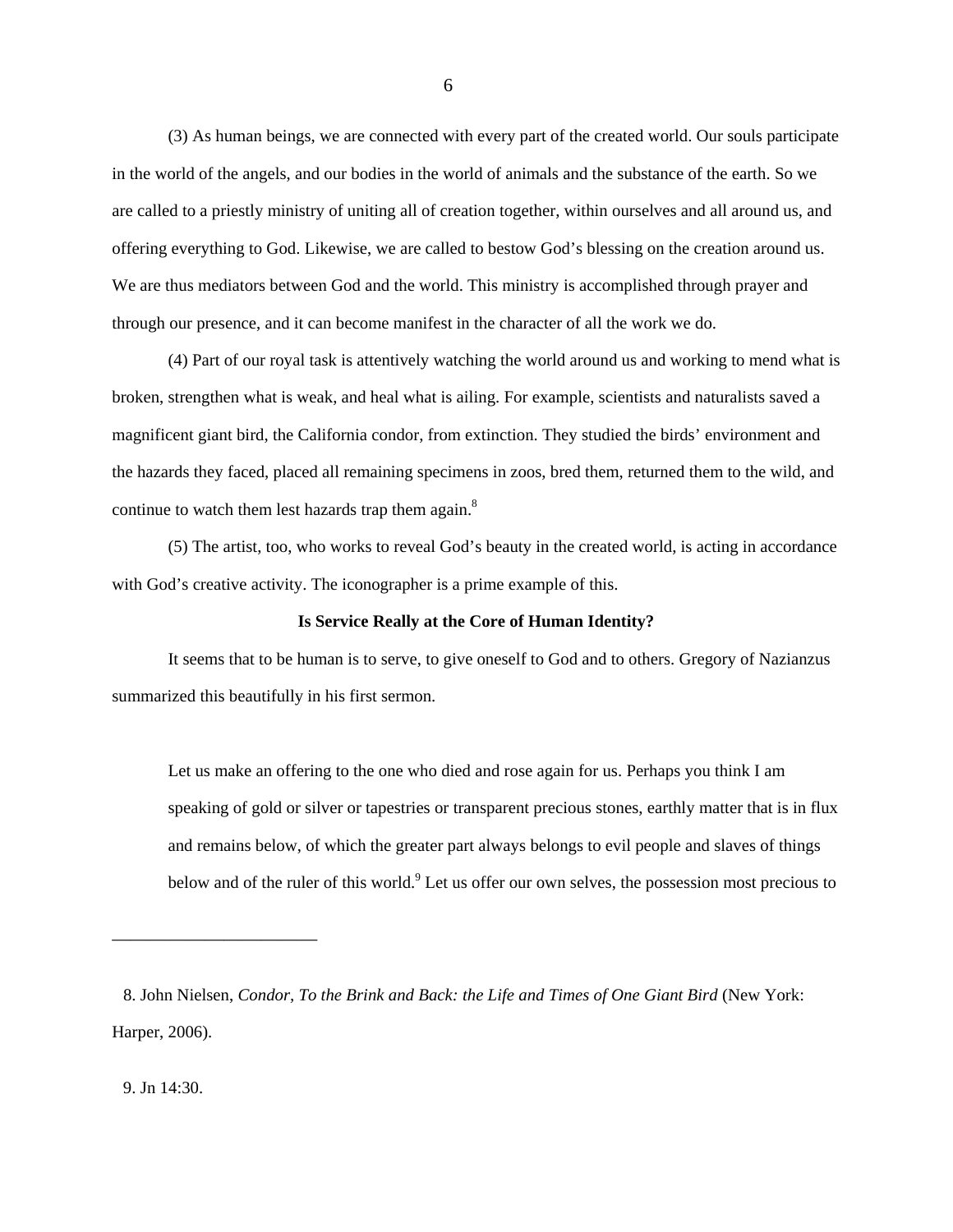God and closest to him. Let us give back to the Image that which is according to the image,  $10$ recognizing our value, honoring the Archetype, knowing the power of the mystery and for whom Christ died. $11$ 

Gregory has a great sense of human dignity; he says we offer our own self to God because that is the best thing we have. Our Creator always honors our gift and preserves our existence, however much we give ourselves away to him. He gives the martyrs their lives back, for all eternity.

Yet service to our neighbors, in an interpersonal or communal context, elicits some hard contemporary questions. (1) In today's American culture, people are valued for what they do and encouraged to perform more and more in order to establish their value as human persons. Christianity rightly calls this perspective into question on the grounds that God loves and values each and every one, whether we perform for our neighbors or not. Our ultimate value lies in who we are, not in what we do; contemplative monks and nuns bear witness to this. If the divine image, which is the core of our human identity, is identified with what we do for others, does this mean that a man who becomes unemployed loses his worth and even the divine image? A balanced theological anthropology must avoid such a conclusion. The divine image includes many other things besides service, such as the relationship to God and capacity for contemplation prized by monastics.

(2) Our cultures have often expected women to efface themselves to the point of losing their identity in serving others. Then Christianity encourages them to sacrifice themselves even more. Feminists would like to restore a balance between women and people around them, and seek to reclaim

# 11. Oration 1.4.

———————————

<sup>10.</sup> Gregory and many of the Greek fathers hold that the eternal Son, who became incarnate as Jesus Christ, is the Image of God in the strict sense, since he is of one essence with the Father and entirely like him. The divine Logos is thus the model according to which human beings have been created, so they are said to be made "according to the image."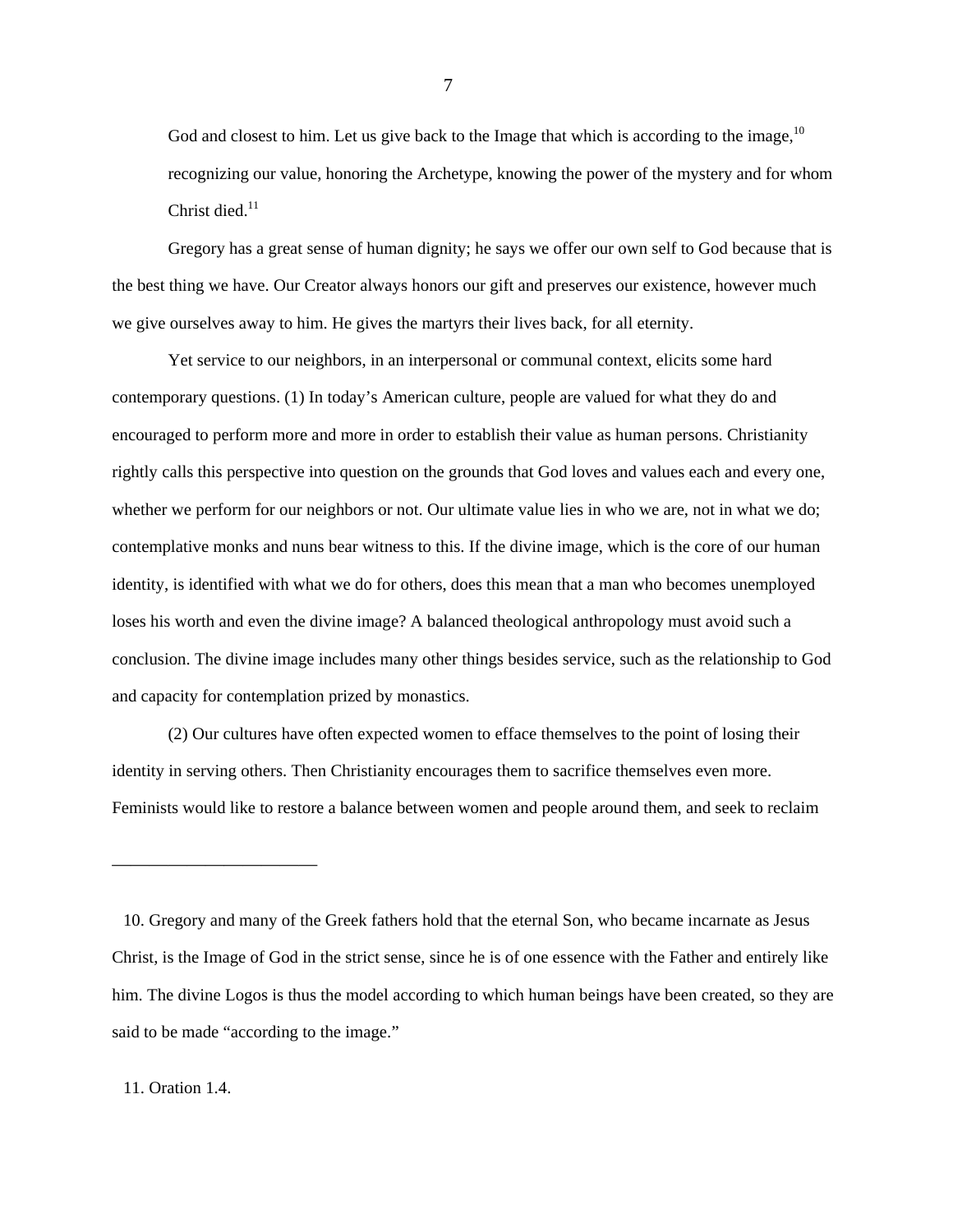their own voices instead of always only helping the voices of others to be heard more clearly. In order to offer themselves to God, they first need to rediscover their unique selves. Under these circumstances, telling them they are called to serve more and more can increase the imbalance instead of fostering wholeness.

(3) Helen Betenbaugh and Marjorie Procter-Smith observe that for persons with disabilities, the text, "It is more blessed to give than to receive," can be painful to hear.

Persons with a disability must frequestly ask for assistance of various kinds, and are thus often the recipients of the giving. All of this results in a crushing blow: one is guilty for not being a giver (and therefore blessed) and further guilty for being a taker. Such assumptions are abusive. People with disabilities need confirmation and affirmation of the fact that by their receiving, they are simultaneously giving grace to the giver.<sup>12</sup>

If the image of God is identified with service, such persons may think they are left to draw the conclusion that they are not fully human, which may already be the silent fear buried at the depth of their hearts. Again, our theology must be reconfigured to avoid the possibility of any such conclusion.

As Betenbaugh and Procter-Smith suggest, giving and receiving must be held in balance, in reciprocity. Moreover, they both occur in the context of a community. The church is both the body and the bride of Christ. Every member is like the bride, encountering and receiving her Beloved in the people she meets, and like the bridegroom, serving others as an extension of Christ's own body. Throughout our daily interactions with others, we can each play both roles again and again, in any number of ways. Thus, by giving and receiving, receiving and giving, we construct community. We build the church, as it were, one brick at a time.

———————————

<sup>12. &</sup>quot;Disabling the Lie: Prayers of Truth and Transformation," in Nancy L. Eiesland and Don E. Saliers, ed. *Human Disability and the Service of God: Reassessing Religious Practice* (Nashville: Abingdon, 1998), pp. 281-303, at 285.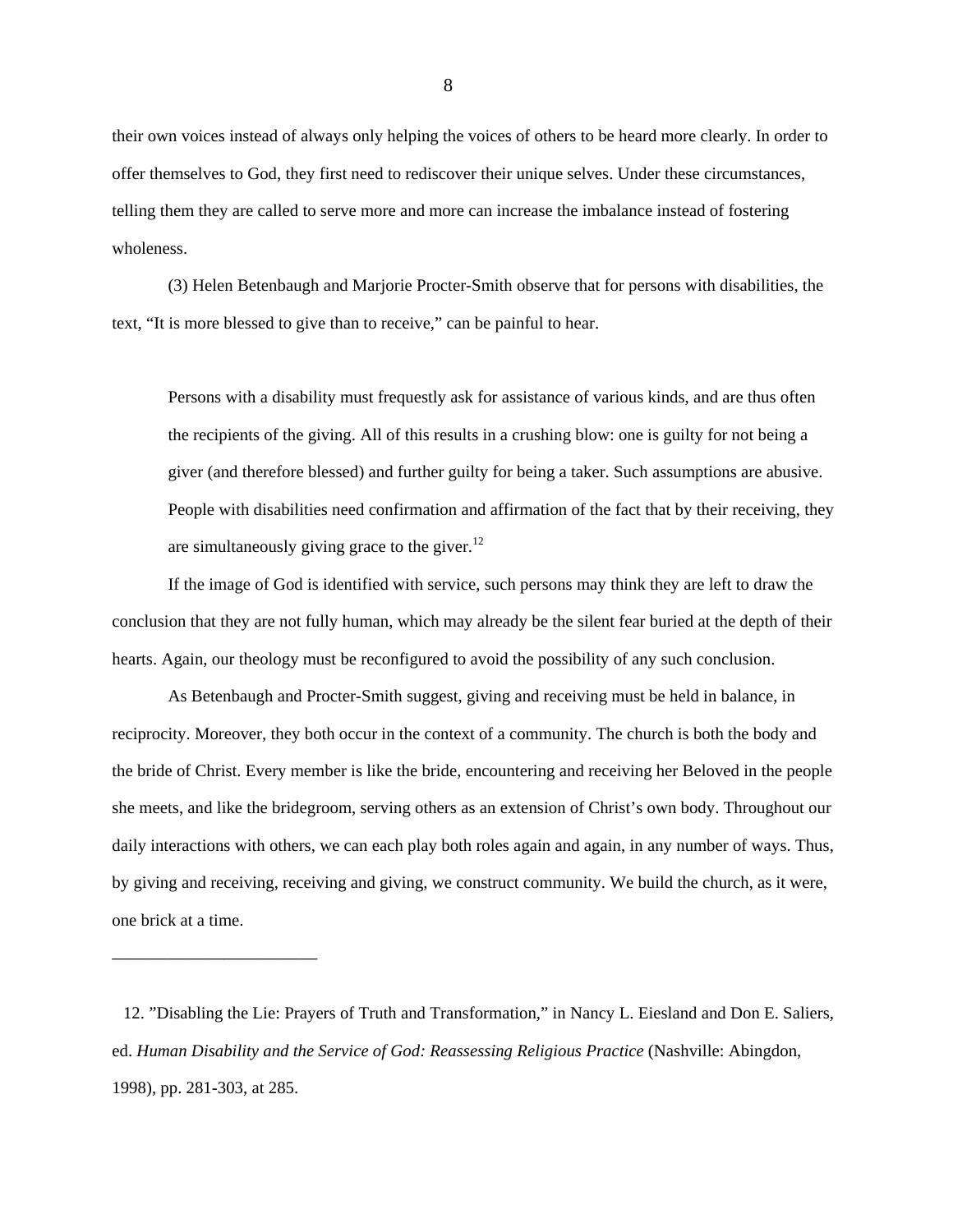If we must always be giving, are we like Peter protesting when his beloved Master wants to wash his feet? By this act of service at the Last Supper, our Lord Jesus drew his disciples closer to himself than before. Similarly, he honored John the Baptist when he insisted on accepting baptism from him. Most of all, he honored his mother by borrowing her flesh in the incarnation and accepting her service before his birth and throughout his childhood. In the Orthodox Church, there is an icon called the Deesis, in which Christ sits enthroned with saints on both sides praying for the whole world. The two who are closest to him, on either side, are John the Baptist and his mother. By letting them serve him, he drew them close, so that now they can serve the world by their prayers.

## **In the Image of the Trinity**

Gregory of Nazianzus said in the fourth century that communities of people made in the image of God should act toward one another and structure their community life in the likeness of the Trinity, as far as is possible. Modern Orthodox theologians have suggested that human community is made in the image of the Trinity, and recently many Western theologians have been saying much the same thing. I would suggest that by placing our service to others and our being served by them in this broader context, we can avoid the difficulties discussed above.

Some would ask whether humans are in the image of Christ or in the image of the Trinity. In my opinion, both these claims are true, and indeed the first leads to the second. Christians often begin with prayer to Christ, whom they come to know as their personal Lord and Savior. Then gradually, over time, their relationship with him broadens and opens out into a a relationship with each of the three divine persons. One sees Christ in the Gospels continually in communion with his Father whom he loves, doing his works, speaking of him, pointing his disciples toward him. When asked to teach his disciples to pray, he taught them the Our Father. In so doing, he shared his own closeness to the Father with them. By repeatedly praying this prayer, they were invited to enter into a loving relationship with him as well. Likewise, Christians gradually become more aware over time that the Holy Spirit is behind their prayers, enabling them to say, "Jesus is Lord," and, "Our Father." They come to rely on the Holy Spirit and ask him for help, and in time these prayers, too, unfold into a personal relationship. Thus, they find they are surrounded by the three persons of the Trinity. Our relationship with Christ, and with each of the three